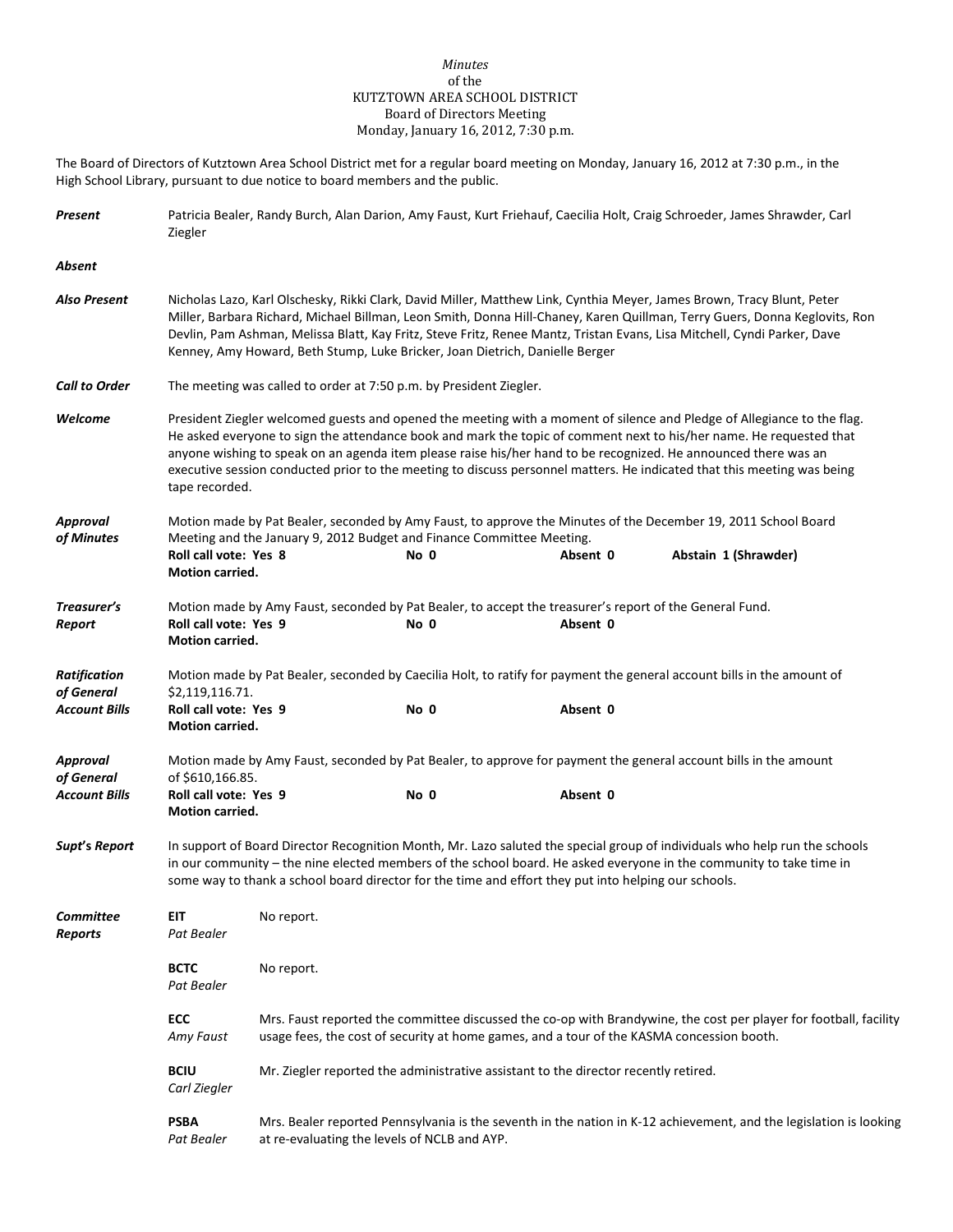## KASD Board of Directors Meeting Minutes January 16, 2012

| Page 2 of 4                           | <b>Policy and</b><br>Curriculum<br>Al Darion                                                                                                                                                                                                                                                                                                                                                                                                                                                                                                                                                                                                                                                                                                     | No report.                                                                                                                                                                                                                                                   |                                                                                                                                                                                                                                                                                                                                                                                                                                                                                                                                                                                                                                                                                                                                                                                                                                                                                                                                                                                                                                                                     |                                                                                                                       |                                                                                                                                                                                                                                                                                                                                                                                                                                                                                                                                                                |          |  |
|---------------------------------------|--------------------------------------------------------------------------------------------------------------------------------------------------------------------------------------------------------------------------------------------------------------------------------------------------------------------------------------------------------------------------------------------------------------------------------------------------------------------------------------------------------------------------------------------------------------------------------------------------------------------------------------------------------------------------------------------------------------------------------------------------|--------------------------------------------------------------------------------------------------------------------------------------------------------------------------------------------------------------------------------------------------------------|---------------------------------------------------------------------------------------------------------------------------------------------------------------------------------------------------------------------------------------------------------------------------------------------------------------------------------------------------------------------------------------------------------------------------------------------------------------------------------------------------------------------------------------------------------------------------------------------------------------------------------------------------------------------------------------------------------------------------------------------------------------------------------------------------------------------------------------------------------------------------------------------------------------------------------------------------------------------------------------------------------------------------------------------------------------------|-----------------------------------------------------------------------------------------------------------------------|----------------------------------------------------------------------------------------------------------------------------------------------------------------------------------------------------------------------------------------------------------------------------------------------------------------------------------------------------------------------------------------------------------------------------------------------------------------------------------------------------------------------------------------------------------------|----------|--|
|                                       | <b>Student</b><br>Achievement<br>presented impacts on the 2010-2011 furloughs.<br>Al Darion                                                                                                                                                                                                                                                                                                                                                                                                                                                                                                                                                                                                                                                      |                                                                                                                                                                                                                                                              | Dr. Darion reported the committee had their first special meeting Tuesday, where the administration                                                                                                                                                                                                                                                                                                                                                                                                                                                                                                                                                                                                                                                                                                                                                                                                                                                                                                                                                                 |                                                                                                                       |                                                                                                                                                                                                                                                                                                                                                                                                                                                                                                                                                                |          |  |
|                                       | <b>Facilities</b><br>Amy Faust                                                                                                                                                                                                                                                                                                                                                                                                                                                                                                                                                                                                                                                                                                                   | No report.                                                                                                                                                                                                                                                   |                                                                                                                                                                                                                                                                                                                                                                                                                                                                                                                                                                                                                                                                                                                                                                                                                                                                                                                                                                                                                                                                     |                                                                                                                       |                                                                                                                                                                                                                                                                                                                                                                                                                                                                                                                                                                |          |  |
| <b>Personnel</b>                      | 2011-2012 school year.<br>2011.                                                                                                                                                                                                                                                                                                                                                                                                                                                                                                                                                                                                                                                                                                                  | 2011-2012 school year.<br>of the day on January 27, 2012.<br>2011, at a salary of \$1,379.<br>January 17, 2012, at a rate of \$10.25 per hour.<br>Jon D. Adam<br>approved custodial substitute rate of \$9.50 per hour:<br>April D. Adams<br>Holly A. Ambrus | Motion made by Pat Bealer, seconded by Al Darion, to approve the following personnel items:<br>1. The acceptance, with regret, of the resignation due to retirement of Renee L. Mantz, effective the last teacher day of the<br>2. The acceptance, with regret, of the resignation due to retirement of Karen L. Quillman, effective the last teacher day of the<br>4. The acceptance of the removal of Matthew A. Smedley as history day advisor at the middle school, effective November 8,<br>6. The approval of Tanya L. Hilbert as a full-time (8 work hours per day) second shift custodian at the middle school, effective<br>teacher substitute rate of \$100 per day for days 1-20 and \$110 per day for days 21 and thereafter:<br>Kathryn A. Youndt<br>8. The approval of the following as custodial substitutes for the 2011-2012 school year, effective January 17, 2012, at the<br>Keith E. Fenstermacher<br>Oscar A. Ballew<br>10. The approval of a family medical leave (FMLA) for employee #817 commencing on February 21, 2012 through March 13, |                                                                                                                       | 3. The acceptance of the resignation of Karen K. Reed as a special education paraeducator at the high school, effective the end<br>5. The approval of Erin A. Sior as history day advisor at the middle school for the 2011-2012 school year, effective November 8,<br>7. The approval of the following teacher substitutes for the 2011-2012 school year, effective January 17, 2012, at the approved<br>9. The approval of the following Eshelman bus/van driver substitutes for the 2011-2012 school year, effective January 3, 2012:<br>Frederick P. Isett |          |  |
|                                       | 2012.                                                                                                                                                                                                                                                                                                                                                                                                                                                                                                                                                                                                                                                                                                                                            |                                                                                                                                                                                                                                                              |                                                                                                                                                                                                                                                                                                                                                                                                                                                                                                                                                                                                                                                                                                                                                                                                                                                                                                                                                                                                                                                                     | All Personnel are Approved Pending the District's Receipt of All Mandated Credentials                                 |                                                                                                                                                                                                                                                                                                                                                                                                                                                                                                                                                                |          |  |
|                                       | Roll call vote: Yes 9<br>Motion carried.                                                                                                                                                                                                                                                                                                                                                                                                                                                                                                                                                                                                                                                                                                         |                                                                                                                                                                                                                                                              | No 0                                                                                                                                                                                                                                                                                                                                                                                                                                                                                                                                                                                                                                                                                                                                                                                                                                                                                                                                                                                                                                                                | Absent 0                                                                                                              |                                                                                                                                                                                                                                                                                                                                                                                                                                                                                                                                                                |          |  |
| Preliminary<br><b>Budaet Adoption</b> | Motion made by Al Darion, seconded by Randy Burch, to adopt the 2012-2013 preliminary budget with revenues of<br>\$28,027,062 and expenditures of \$28,395,393 supported by Real Estate Tax - 29.0771 mils; Per Capita Tax, Sec. 679 -<br>\$5.00; Per Capita Tax, Act 511 - \$5.00; Local Services Tax - \$5.00; Earned Income Tax - 0.5%; Real Estate Transfer Tax -<br>0.5%; and Amusement Tax - 5%. Real estate tax is increased by the Act 1 index of 1.7% (0.4807 mil), and an anticipated<br>retirement exception of 1.1% (0.3197 mil), for a total of 0.8001 of a mil. The preliminary budget is not binding on the final<br>budget.<br>Roll call vote: Yes 5<br>No 4 (Bealer, Faust, Schroeder, Shrawder)<br>Absent 0<br>Motion carried. |                                                                                                                                                                                                                                                              |                                                                                                                                                                                                                                                                                                                                                                                                                                                                                                                                                                                                                                                                                                                                                                                                                                                                                                                                                                                                                                                                     |                                                                                                                       |                                                                                                                                                                                                                                                                                                                                                                                                                                                                                                                                                                |          |  |
| <b>Student Vacation</b><br>Requests   | Roll call vote: Yes 7<br>Motion carried.                                                                                                                                                                                                                                                                                                                                                                                                                                                                                                                                                                                                                                                                                                         | #102882 to take a six day vacation absence from February 3-10, 2012.                                                                                                                                                                                         | No 2 (Darion, Ziegler)                                                                                                                                                                                                                                                                                                                                                                                                                                                                                                                                                                                                                                                                                                                                                                                                                                                                                                                                                                                                                                              | Motion made by Amy Faust, seconded by Craig Schroeder, to approve the parent request for students #103413 and         |                                                                                                                                                                                                                                                                                                                                                                                                                                                                                                                                                                | Absent 0 |  |
|                                       | Roll call vote: Yes 7<br>Motion carried.                                                                                                                                                                                                                                                                                                                                                                                                                                                                                                                                                                                                                                                                                                         | vacation absence from March 1-9, 2012.                                                                                                                                                                                                                       | No 2 (Darion, Ziegler)                                                                                                                                                                                                                                                                                                                                                                                                                                                                                                                                                                                                                                                                                                                                                                                                                                                                                                                                                                                                                                              | Motion made by Amy Faust, seconded by Pat Bealer, to approve the parent request for student #102848 to take a six day |                                                                                                                                                                                                                                                                                                                                                                                                                                                                                                                                                                | Absent 0 |  |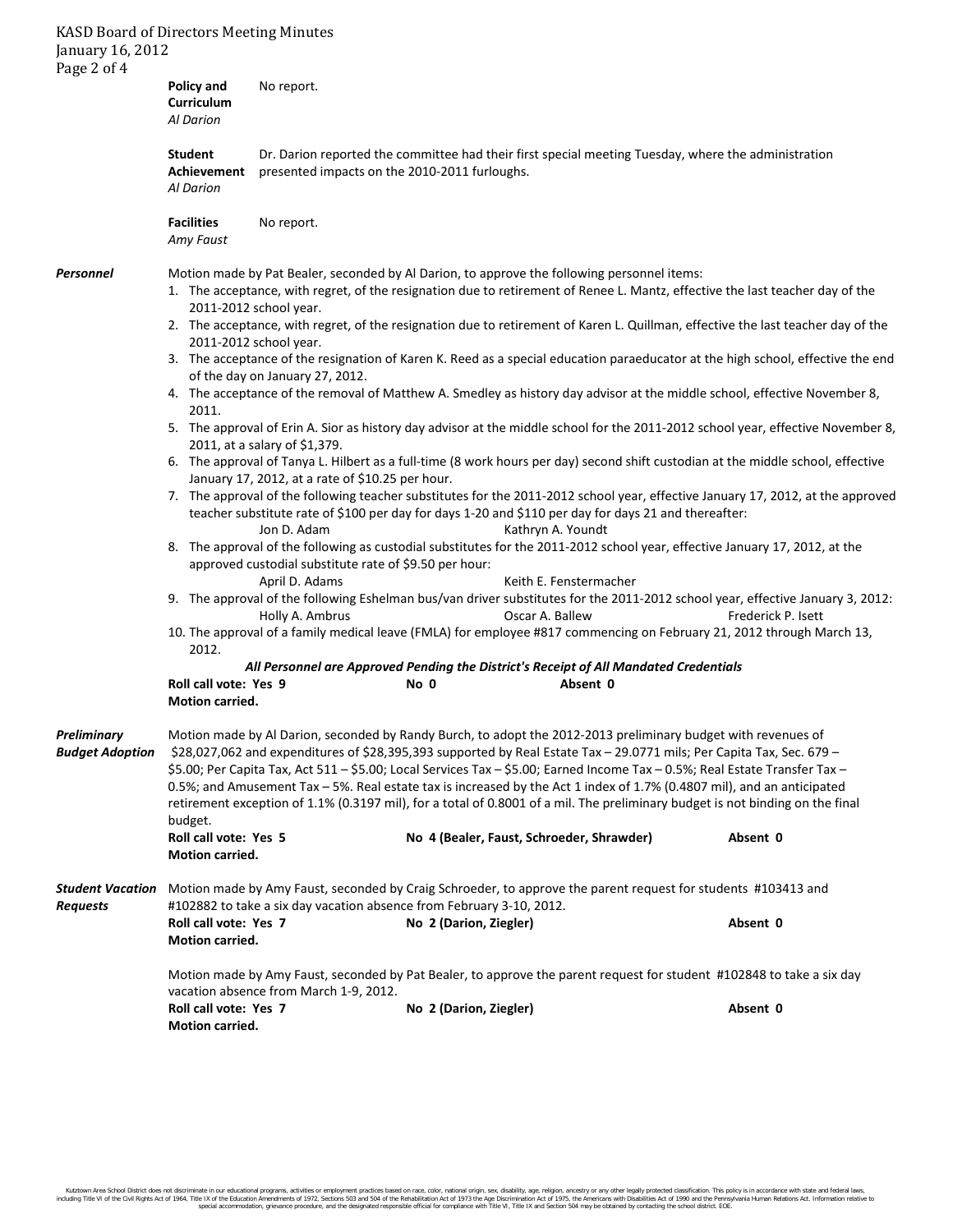| January 16, 2012<br>Page 3 of 4                | <b>KASD Board of Directors Meeting Minutes</b>                                                                                                                                                                                                                                                                                                                                                                                                                                                                                                                                                                                                                                     |                                                                                                                                                                                                                                                                 |          |                      |  |  |  |  |
|------------------------------------------------|------------------------------------------------------------------------------------------------------------------------------------------------------------------------------------------------------------------------------------------------------------------------------------------------------------------------------------------------------------------------------------------------------------------------------------------------------------------------------------------------------------------------------------------------------------------------------------------------------------------------------------------------------------------------------------|-----------------------------------------------------------------------------------------------------------------------------------------------------------------------------------------------------------------------------------------------------------------|----------|----------------------|--|--|--|--|
| Conference<br><b>Requests</b>                  | Roll call vote: Yes 9<br>Motion carried.                                                                                                                                                                                                                                                                                                                                                                                                                                                                                                                                                                                                                                           | Motion made by Pat Bealer, seconded by Amy Faust, to approve the request for Brenda L. Boyer to attend the Pennsylvania<br>School Librarians Association (PSLA) Annual Conference on April 12-14, 2012, in Hershey, PA, at a cost of \$620.<br>No 0<br>Absent 0 |          |                      |  |  |  |  |
|                                                | Motion made by Amy Faust, seconded by Randy Burch, to approve the request for Sara A. Patton to attend the<br>Pennsylvania Kindergarten Teachers 2012 Conference on March 5-6, 2012, in Harrisburg, PA, at a cost of \$449.<br>Roll call vote: Yes 9<br>Motion carried.                                                                                                                                                                                                                                                                                                                                                                                                            | No 0                                                                                                                                                                                                                                                            | Absent 0 |                      |  |  |  |  |
| Real Estate Tax<br><b>Exemption</b>            | Motion made by Pat Bealer, seconded by Amy Faust, to approve an exemption from real estate taxes for property PIN<br>63-5452-04-83-5572-, per the notice from County of Berks, Pennsylvania Assessment Office.<br>Roll call vote: Yes 8<br><b>Motion carried.</b>                                                                                                                                                                                                                                                                                                                                                                                                                  | No 1 (Shrawder)                                                                                                                                                                                                                                                 | Absent 0 |                      |  |  |  |  |
| <b>Donation to Fire</b><br>Company             | Motion made by Amy Faust, seconded by Pat Bealer, to approve a donation of \$150.00 to the Kutztown Fire Company in<br>appreciation of their donation of time and equipment.<br>Roll call vote: Yes 9<br><b>Motion carried.</b>                                                                                                                                                                                                                                                                                                                                                                                                                                                    | No 0                                                                                                                                                                                                                                                            | Absent 0 |                      |  |  |  |  |
| <b>Donation to</b>                             | Motion made by Amy Faust, seconded by Pat Bealer, to approve a donation of \$2,500 to the Borough of Kutztown for the<br>Kutztown Borough use of the softball and baseball fields in the borough park.<br>Roll call vote: Yes 7<br><b>Motion carried.</b>                                                                                                                                                                                                                                                                                                                                                                                                                          | No 1 (Schroeder)                                                                                                                                                                                                                                                | Absent 0 | Abstain 1 (Shrawder) |  |  |  |  |
| <b>Chiller</b><br><b>Maintenance</b>           | Motion made by Amy Faust, seconded by Pat Bealer, to approve the renewal of a service agreement for chiller maintenance<br>at all buildings with H.T. Lyons at a cost of \$7,812, an increase of \$216 over the preceding year.<br>Roll call vote: Yes 9<br>Motion carried.                                                                                                                                                                                                                                                                                                                                                                                                        | No 0                                                                                                                                                                                                                                                            | Absent 0 |                      |  |  |  |  |
| <b>Sid Harvey</b>                              | Motion made by Amy Faust, seconded by Pat Bealer, to approve a credit application with Sid Harvey Industries, Inc. in the<br>Credit Application amount of \$1,500.                                                                                                                                                                                                                                                                                                                                                                                                                                                                                                                 |                                                                                                                                                                                                                                                                 |          |                      |  |  |  |  |
|                                                | Roll call vote: Yes 9<br><b>Motion carried.</b>                                                                                                                                                                                                                                                                                                                                                                                                                                                                                                                                                                                                                                    | No 0                                                                                                                                                                                                                                                            | Absent 0 |                      |  |  |  |  |
| <b>Board Procedure-</b><br><b>New Business</b> | Motion made by Jim Shrawder, seconded by Amy Faust, to approve that an entry be permanently recorded in the agenda<br>under New Business which will be titled "Introduction of New Business by Board Members", and that this time will be<br>reserved for the priorities of the Board members. And further, that the chair shall, consistent with Parliamentary custom,<br>continue to prompt for new business until there is no more new business to be brought before the Board, or until a majority<br>of the Board votes to proceed to Public Comment.                                                                                                                         |                                                                                                                                                                                                                                                                 |          |                      |  |  |  |  |
|                                                | Motion made by Pat Bealer, seconded by Randy Burch, to table the motion to approve that an entry be permanently<br>recorded in the agenda under New Business which will be titled "Introduction of New Business by Board Members", and<br>that this time will be reserved for the priorities of the Board members. And further, that the chair shall, consistent with<br>Parliamentary custom, continue to prompt for new business until there is no more new business to be brought before the<br>Board, or until a majority of the Board votes to proceed to Public Comment.<br>Roll call vote: Yes 4 (Bealer, Burch, Friehauf, Holt)<br>Absent 0<br>No 5<br>Motion not carried. |                                                                                                                                                                                                                                                                 |          |                      |  |  |  |  |
|                                                | Motion made by Jim Shrawder, seconded by Amy Faust, to approve that an entry be permanently recorded in the agenda<br>under New Business which will be titled "Introduction of New Business by Board Members", and that this time will be<br>reserved for the priorities of the Board members. And further, that the chair shall, consistent with Parliamentary custom,<br>continue to prompt for new business until there is no more new business to be brought before the Board, or until a majority<br>of the Board votes to proceed to Public Comment.<br>Roll call vote: Yes 7<br>Motion carried.                                                                             | No 2 (Bealer, Burch)                                                                                                                                                                                                                                            | Absent 0 |                      |  |  |  |  |
| On Website                                     | Board Newsletter Motion made by Kurt Friehauf, seconded by Caecilia Holt, to approve the posting of the Board newsletter, "News from the<br>Kutztown Area School Board" on the district website.                                                                                                                                                                                                                                                                                                                                                                                                                                                                                   |                                                                                                                                                                                                                                                                 |          |                      |  |  |  |  |
|                                                | Motion made by Amy Faust, seconded by Jim Shrawder, to table the motion to approve the posting of the Board<br>newsletter, "News from the Kutztown Area School Board" on the district website<br>Roll call vote: Yes 5<br>Motion carried.                                                                                                                                                                                                                                                                                                                                                                                                                                          | No 4 (Bealer, Darion, Friehauf, Shrawder)                                                                                                                                                                                                                       |          | Absent 0             |  |  |  |  |

Kutztown Area School District does not discriminate in our educational programs, activities or employment practices based on race, color, national orgion, ance, althan ances in methan on entergy or and finderal laws,<br>Inclu